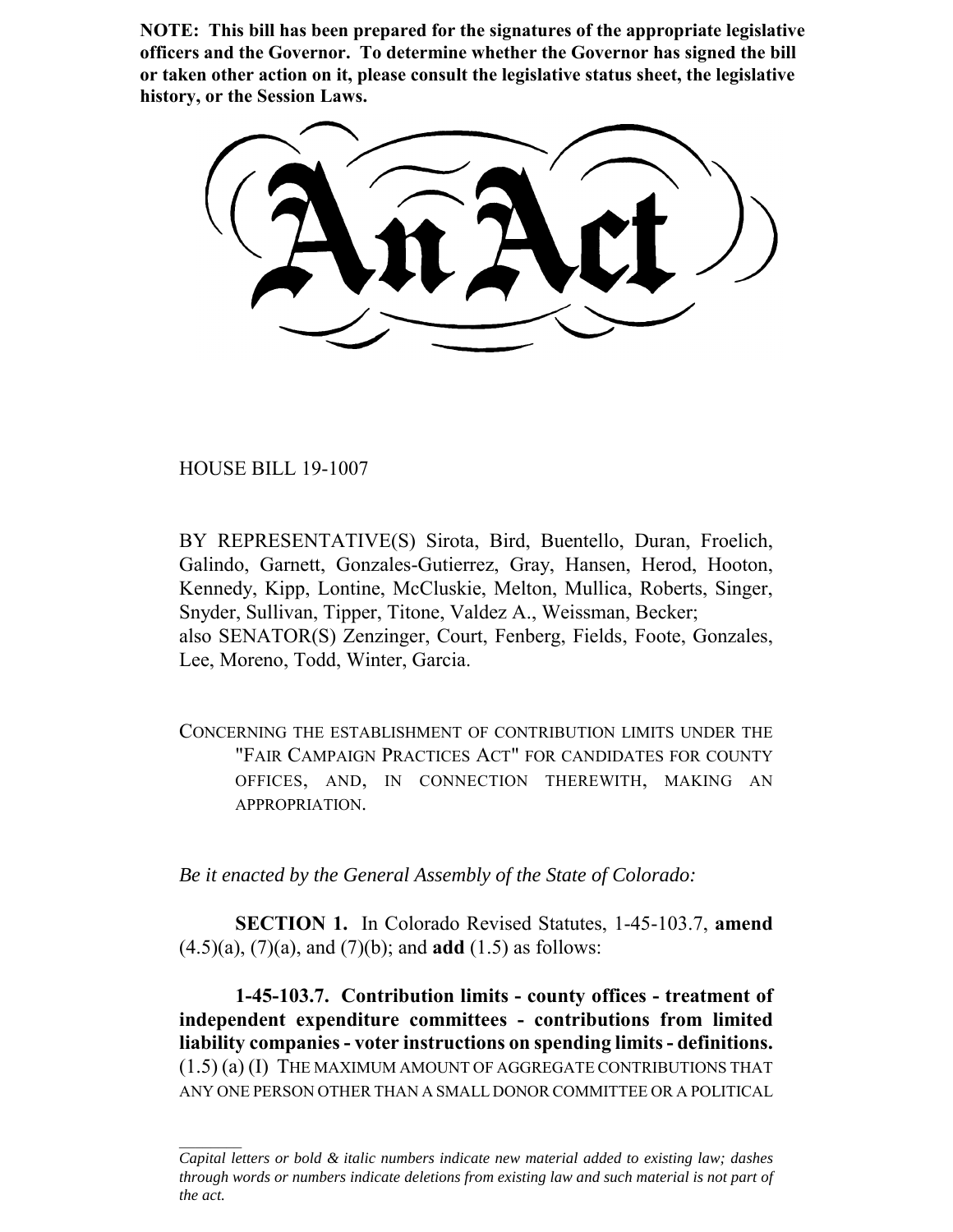PARTY MAY MAKE TO A CANDIDATE COMMITTEE OF A CANDIDATE FOR A COUNTY OFFICE, AND THAT A CANDIDATE COMMITTEE FOR SUCH CANDIDATE MAY ACCEPT FROM ANY SUCH PERSON, IS ONE THOUSAND TWO HUNDRED FIFTY DOLLARS FOR THE PRIMARY ELECTION AND ONE THOUSAND TWO HUNDRED FIFTY DOLLARS FOR THE GENERAL ELECTION.

(II) THE MAXIMUM AMOUNT OF AGGREGATE CONTRIBUTIONS THAT ANY ONE SMALL DONOR COMMITTEE MAY MAKE TO A CANDIDATE COMMITTEE OF A CANDIDATE FOR A COUNTY OFFICE, AND THAT A CANDIDATE COMMITTEE FOR SUCH CANDIDATE MAY ACCEPT FROM ANY ONE SMALL DONOR COMMITTEE, IS TWELVE THOUSAND FIVE HUNDRED DOLLARS FOR THE PRIMARY ELECTION AND TWELVE THOUSAND FIVE HUNDRED DOLLARS FOR THE GENERAL ELECTION.

(III) THE MAXIMUM AMOUNT OF AGGREGATE CONTRIBUTIONS THAT A POLITICAL PARTY MAY MAKE TO A CANDIDATE COMMITTEE OF A CANDIDATE FOR A COUNTY OFFICE, AND THAT A CANDIDATE COMMITTEE FOR SUCH CANDIDATE MAY ACCEPT FROM ANY POLITICAL PARTY, IS TWENTY-TWO THOUSAND ONE HUNDRED TWENTY-FIVE DOLLARS FOR THE APPLICABLE ELECTION CYCLE.

(b) CANDIDATES MAY ACCEPT CONTRIBUTIONS SUBJECT TO THE AGGREGATE LIMITS SPECIFIED IN SUBSECTION  $(1.5)(a)(I)$  OR  $(1.5)(a)(II)$  OF THIS SECTION IN ACCORDANCE WITH SUBSECTION (3) OF THIS SECTION.

(c) ANY MONETARY AMOUNT SPECIFIED IN SUBSECTION (1.5)(a) OF THIS SECTION MUST BE ADJUSTED IN ACCORDANCE WITH THE ADJUSTMENTS MADE TO OTHER CONTRIBUTION LIMITS AS SPECIFIED IN SECTION 3 (13) OF ARTICLE XXVIII OF THE STATE CONSTITUTION.

(d) THE REQUIREMENTS OF SECTIONS 1-45-108 AND 1-45-109, AS APPLICABLE, APPLY TO ANY CONTRIBUTION MADE OR RECEIVED THAT IS SUBJECT TO SUBSECTION  $(1.5)(a)$  OF THIS SECTION.

(e) FOR PURPOSES OF THIS SUBSECTION (1.5), "COUNTY OFFICE" MEANS A COUNTY COMMISSIONER, COUNTY CLERK AND RECORDER, SHERIFF, CORONER, TREASURER, ASSESSOR, OR SURVEYOR.

(4.5) (a) A candidate committee established in the name of a candidate who is a write-in candidate, an unaffiliated candidate, or the

## PAGE 2-HOUSE BILL 19-1007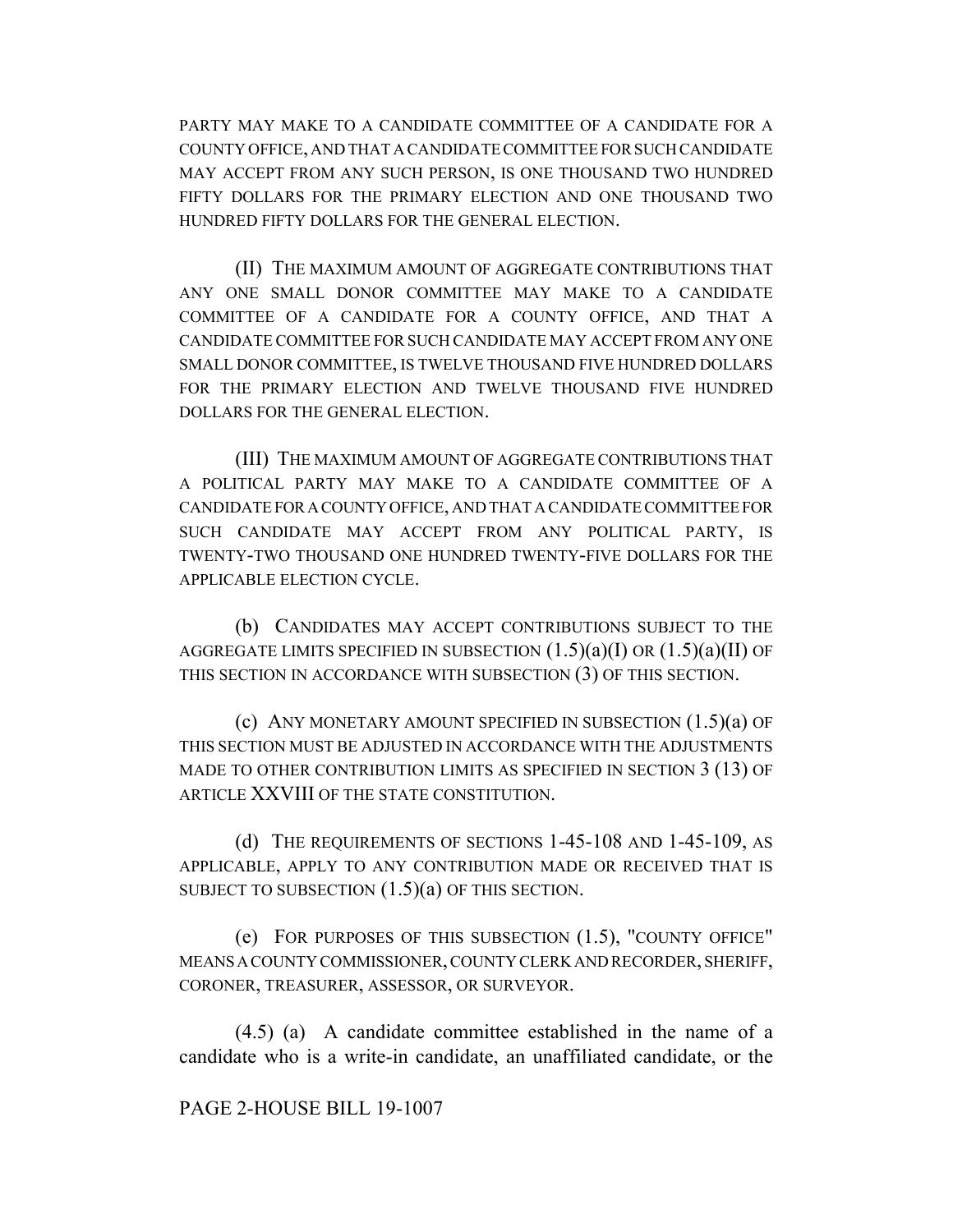candidate of a minor political party who is not running in a primary election may accept from any one person the aggregate contribution limit specified in EITHER section 3 (1) of article XXVIII of the state constitution OR SUBSECTION  $(1.5)(a)$  OF THIS SECTION applicable to the office he or she is seeking at any point during the election cycle in which the candidate in whose name the candidate committee is accepting contributions is on the general election ballot.

(7) (a) Any person who believes that a violation of subsection  $(5)$  or  $(6)$  SUBSECTION (1.5), (5), OR (6) of this section has occurred may file a written complaint with the secretary of state no later than one hundred eighty days after the date of the alleged violation. The complaint shall be IS subject to all applicable procedures specified in section 9 (2) of article XXVIII of the state constitution, SECTION 1-45-111.5, OR THE SECRETARY OF STATE'S RULES CONCERNING CAMPAIGN AND POLITICAL FINANCE.

(b) Any person who has violated any of the provisions of paragraph (a), (b), or (c) of subsection (5) SUBSECTION  $(1.5)$ ,  $(5)(a)$ ,  $(5)(b)$ ,  $(5)(c)$ , or subsection (6) of this section shall be IS subject to a civil penalty of at least double and up to five times the amount contributed or received in violation of the applicable provision.

**SECTION 2.** In Colorado Revised Statutes, **add** 30-10-113 as follows:

**30-10-113. Contribution limits for county offices - definitions.** (1) THE MAXIMUM AMOUNT OF AGGREGATE CONTRIBUTIONS THAT A PERSON MAY MAKE TO A CANDIDATE COMMITTEE OF A CANDIDATE FOR A COUNTY OFFICE AND THAT A CANDIDATE COMMITTEE FOR SUCH CANDIDATE MAY ACCEPT FROM SUCH PERSON AND RELATED REQUIREMENTS GOVERNING THE DISCLOSURE OF SUCH CONTRIBUTIONS ARE SPECIFIED IN SECTION 1-45-103.7  $(1.5)$ .

(2) FOR PURPOSES OF THIS SECTION:

(a) "COUNTY OFFICE" MEANS A COUNTY COMMISSIONER, COUNTY CLERK AND RECORDER, SHERIFF, CORONER, TREASURER, ASSESSOR, OR SURVEYOR.

(b) "PERSON" HAS THE SAME MEANING AS SPECIFIED IN SECTION 2

PAGE 3-HOUSE BILL 19-1007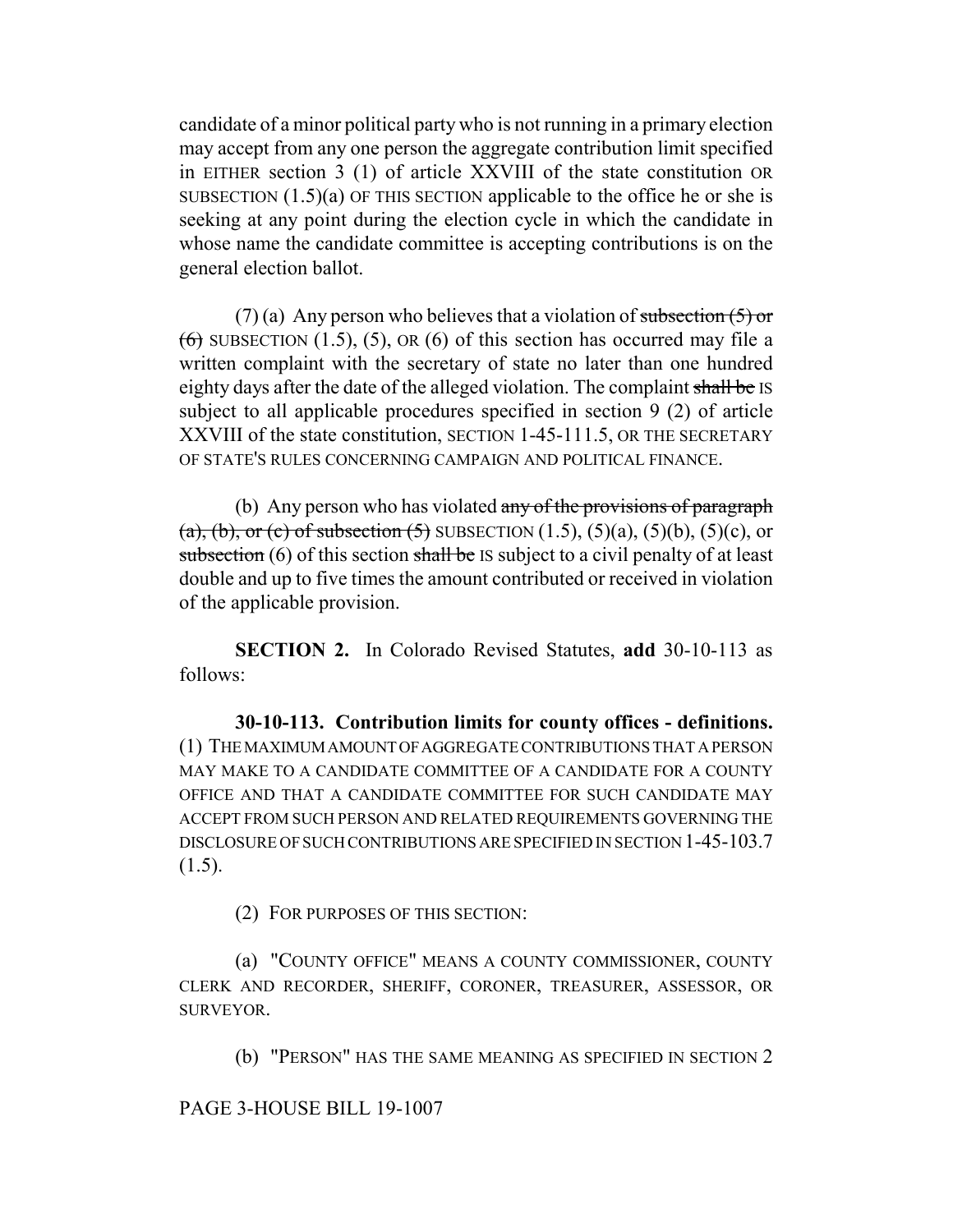## (11) OF ARTICLE XXVIII OF THE STATE CONSTITUTION.

**SECTION 3. Appropriation.** For the 2019-20 state fiscal year, \$7,000 is appropriated to the department of state. This appropriation is from the department of state cash fund created in section 24-21-104 (3)(b), C.R.S. To implement this act, the department may use this appropriation for personal services related to information technology services.

**SECTION 4. Act subject to petition - effective date applicability.** (1) This act takes effect at 12:01 a.m. on the day following the expiration of the ninety-day period after final adjournment of the general assembly (August 2, 2019, if adjournment sine die is on May 3, 2019); except that, if a referendum petition is filed pursuant to section 1 (3) of article V of the state constitution against this act or an item, section, or part of this act within such period, then the act, item, section, or part will not take effect unless approved by the people at the general election to be held in November 2020 and, in such case, will take effect on the date of the official declaration of the vote thereon by the governor.